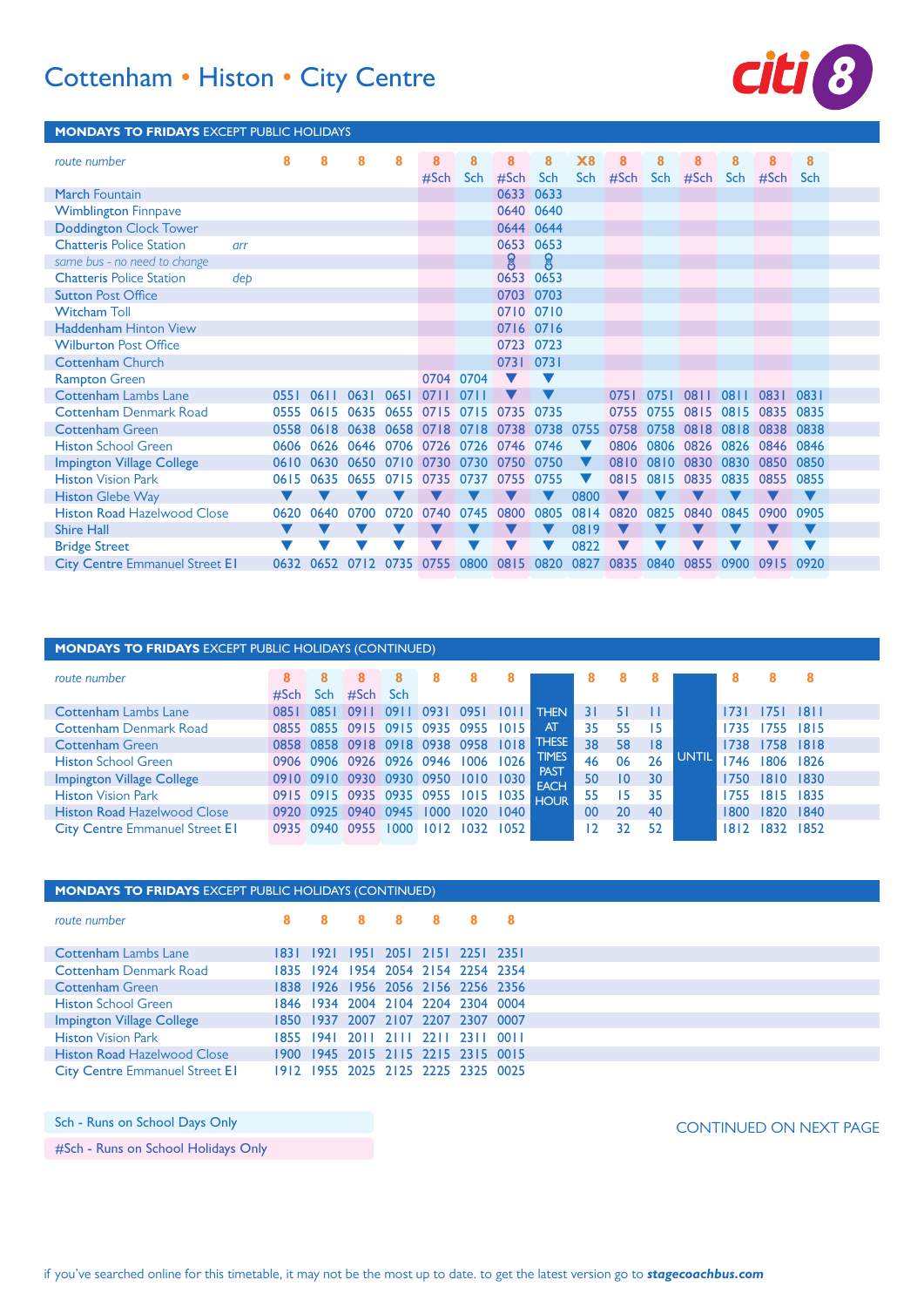## Cottenham • Histon • City Centre *8*



#### **SATURDAYS** EXCEPT PUBLIC HOLIDAYS *route number* **March Fountain** Wimblington Finnpave Doddington Clock Tower Chatteris Police Station *arr same bus - no need to change* Chatteris Police Station *dep* Sutton Post Office Witcham Toll Haddenham Hinton View Wilburton Post Office Cottenham Church Cottenham Lambs Lane Cottenham Denmark Road Cottenham Green **Histon School Green** Impington Village College Histon Vision Park Histon Road Hazelwood Close **City Centre Emmanuel Street EI**  0711 0651 0635 0655 0715 0735 0755 0815 0835 0638 0658 0718 0738 0758 0818 0646 0706 0726 0746 0806 0826 0650 0710 0730 0750 0810 0830 0850 0735 0815 0715 0755 0700 0720 0740 0800 0820 0752 0832 0852 0732 0812 0912 1811 1751 1815 1755 1818 1758 1806 1830 1810 1815 1852 1832 0653<br>8  $\blacktriangledown$  **THEN** THESE **TIMES PAST FACH HOUR** UNTIL

#### **SATURDAYS** EXCEPT PUBLIC HOLIDAYS (CONTINUED)

| route number                          | -R | 8. | -R | 8 |                                    | - 8 |
|---------------------------------------|----|----|----|---|------------------------------------|-----|
|                                       |    |    |    |   |                                    |     |
| <b>Cottenham Lambs Lane</b>           |    |    |    |   | 1831 1921 1951 2051 2151 2251 2351 |     |
| <b>Cottenham Denmark Road</b>         |    |    |    |   | 1835 1924 1954 2054 2154 2254 2354 |     |
| <b>Cottenham Green</b>                |    |    |    |   | 1838 1926 1956 2056 2156 2256 2356 |     |
| <b>Histon School Green</b>            |    |    |    |   | 1846 1934 2004 2104 2204 2304 0004 |     |
| Impington Village College             |    |    |    |   | 1850 1937 2007 2107 2207 2307 0007 |     |
| <b>Histon Vision Park</b>             |    |    |    |   | 1855 1941 2011 2111 2211 2311 0011 |     |
| <b>Histon Road Hazelwood Close</b>    |    |    |    |   | 1900 1945 2015 2115 2215 2315 0015 |     |
| <b>City Centre Emmanuel Street EI</b> |    |    |    |   | 1912 1955 2025 2125 2225 2325 0025 |     |

#### **SUNDAYS** INCLUDING PUBLIC HOLIDAYS

| route number                                                    | 8                      |                              |              | 8        |              | 8 | 8                      |
|-----------------------------------------------------------------|------------------------|------------------------------|--------------|----------|--------------|---|------------------------|
| <b>Cottenham Lambs Lane</b><br><b>Cottenham Denmark Road</b>    | 0900 0930<br>0904 0934 | <b>THEN</b><br>AT            | $00\,$<br>04 | 30<br>34 |              |   | 1700 1730<br>1704 1734 |
| <b>Cottenham Green</b>                                          | 0907 0937              | <b>THESE</b><br><b>TIMES</b> | 07           | 37       | <b>UNTIL</b> |   | 1707 1737              |
| <b>Histon School Green</b><br>Impington Village College         | 0915 0945<br>0919 0949 | <b>PAST</b><br><b>EACH</b>   | 15<br>۱9     | 45<br>49 |              |   | 1715 1745<br>1719 1749 |
| <b>Histon Vision Park</b><br><b>Histon Road Hazelwood Close</b> | 0924 0954<br>0929 0959 | <b>HOUR</b>                  | 24<br>29     | 54<br>59 |              |   | 1724 1754<br>1729 1759 |
| <b>City Centre Emmanuel Street EI</b>                           | 0944 1014              |                              | 44           | 14       |              |   | 1744 1814              |

Sch - Runs on School Days Only

#Sch - Runs on School Holidays Only

## This timetable starts 23 July 2017

All of our vehicles are low floor and wheelchair رائج accessible. Each vehicle can carry one wheelchair user.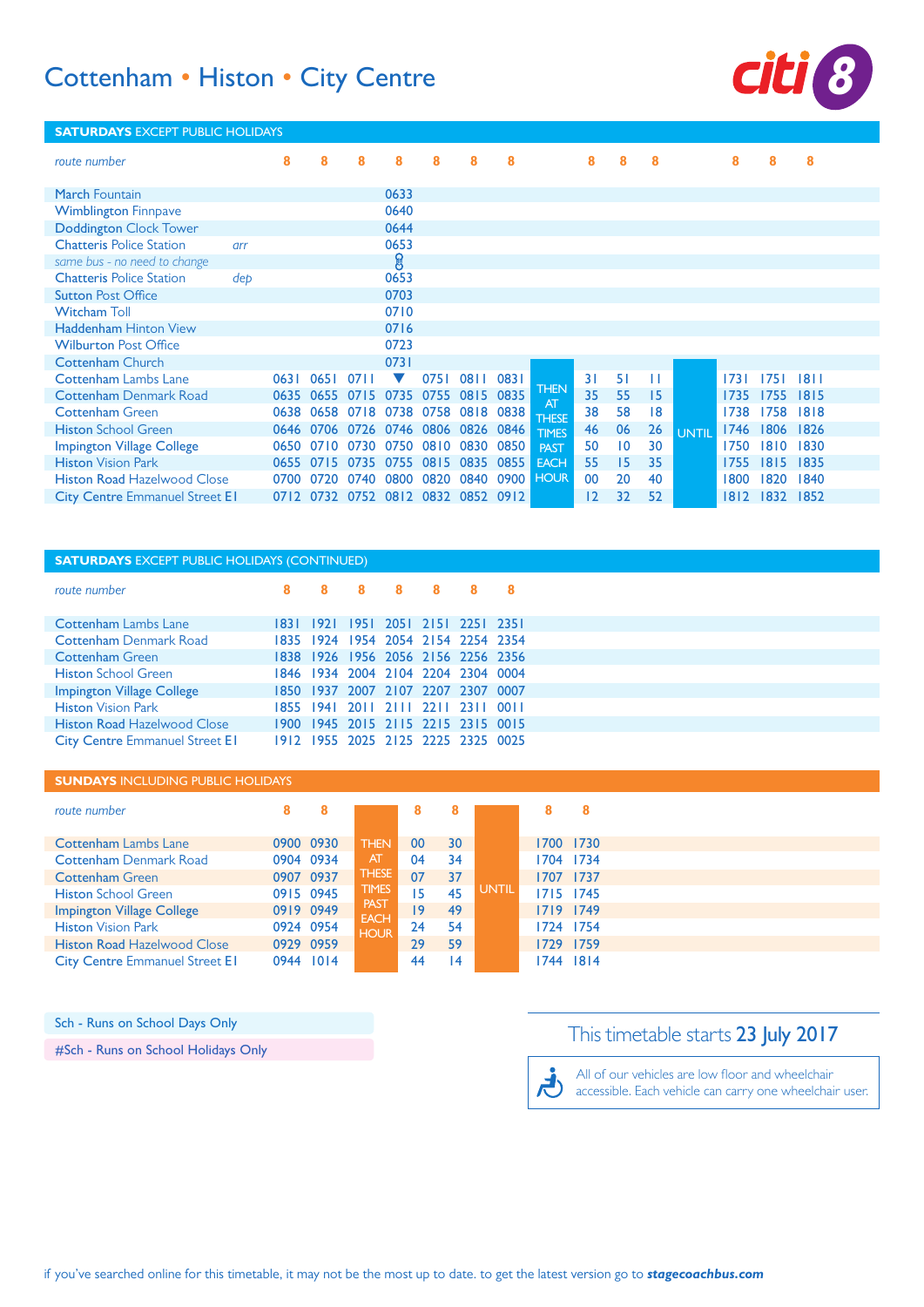# City Centre • Histon • Cottenham **CILI 8**



#### **MONDAYS TO FRIDAYS** EXCEPT PUBLIC HOLIDAYS

| route number                          | 8    | 8    |                |                            | 8  | x  |     |              | 8    |       |       |       |       |                | 8     |
|---------------------------------------|------|------|----------------|----------------------------|----|----|-----|--------------|------|-------|-------|-------|-------|----------------|-------|
|                                       |      |      |                |                            |    |    |     |              |      |       |       | #Sch  | Sch   | #Sch           | - Sch |
| <b>City Centre Emmanuel Street EI</b> |      |      | 0650 0710 0730 | <b>THEN</b>                | 50 | 10 | 30  |              | 1510 | 1530  | 1550  | 1610  | 1610  | $1630^{\circ}$ | 1630  |
| <b>Histon Road Hazelwood Close</b>    | 0703 | 0723 | 0743           | AT                         | 03 | 23 | 43  |              | 1523 | 543   | 603   | 1623  | 1627  | 1643.          | 1647  |
| <b>Histon Vision Park</b>             |      | 0727 | 0747           | <b>THESE</b>               | 07 |    | 47  |              |      | 1547  | 1607  | 1627  | 1631  | 1647           | 1651  |
| <b>Impington Village College</b>      |      |      | 0712 0732 0752 | <b>TIMES</b>               | 0  | 32 | 52  | <b>UNTIL</b> |      | 1552  | 1612  | 1632  |       | 1636 1652 1656 |       |
| <b>Histon School Green</b>            |      |      | 0716 0736 0756 | <b>PAST</b>                | 16 | 36 | -56 |              | 1536 | 1556  | 1616  | 1636  | 1640  | 1656           | 1700  |
| <b>Cottenham Lambs Lane</b>           | 0726 | 0751 | 081            | <b>EACH</b><br><b>HOUR</b> | 31 | 51 |     |              |      | 16 I  | 63    | 165 I | 165 I |                |       |
| <b>Cottenham Denmark Road</b>         |      |      | 0755 0815      |                            | 35 | 55 | 15  |              |      | 1615  | 1635  | 1655  | 1655  | 1715           | 1715  |
| <b>Cottenham Green</b>                |      |      | 0758 0818      |                            | 38 | 58 | 18  |              | 1558 | 1618. | 1638. | 1658  | 1658  | 1718           | 1718  |

### **MONDAYS TO FRIDAYS** EXCEPT PUBLIC HOLIDAYS (CONTINUED)

| route number                           | 8    | 8          | 8    | 8    | 8    | 8    | 8    | 8    | 8    | 8          | 8    | 8    | 8    | 8         | 8         |  |
|----------------------------------------|------|------------|------|------|------|------|------|------|------|------------|------|------|------|-----------|-----------|--|
|                                        | #Sch | <b>Sch</b> | #Sch | Sch  | #Sch | Sch  | #Sch | Sch  | #Sch | <b>Sch</b> |      |      |      |           |           |  |
| <b>City Centre Emmanuel Street EI</b>  | 1650 | 1650       | 1710 | 1710 | 1730 | 1730 | 1750 | 1750 | 1815 | 1815       | 1845 | 1915 | 1945 | 2015 2115 |           |  |
| <b>Histon Road Hazelwood Close</b>     | 1703 | 1707       |      |      | 1743 | 1747 | 1803 | 1807 | 1828 | 1832       | 1858 | 1927 | 1957 | 2027      | 2127      |  |
| <b>Histon Vision Park</b>              | 1707 |            | 777  | 73   | 1747 | 1751 | 1807 | 181  | 1832 | 1836       | 1902 | 1931 | 2001 | 2031      | 2131      |  |
| <b>Impington Village College</b>       | 1712 |            | 732  | 1736 | 1752 | 1756 | 1812 | 1816 | 1837 | 1841       | 1907 | 1935 | 2005 | 2035 2135 |           |  |
| <b>Histon School Green</b>             | 1716 | 1720       | 1736 | 740  | 1756 | 1800 | 1816 | 1820 | 1841 | 1845       | 9    | 1938 | 2008 | 2038      | 2138      |  |
| <b>Cottenham Lambs Lane</b>            | 1731 | 173        | 1751 | 75   | 8    | 811  | 1831 | 83   |      |            |      | 1951 | 2016 | 2051      | 2151      |  |
| <b>Cottenham Denmark Road</b>          | 1735 | 1735       | 1755 | 755  | 1815 | 1815 | 1835 | 1835 |      |            |      | 1954 | 2018 | 2054 2154 |           |  |
| <b>Cottenham Green</b>                 | 1738 | 1738       | 1758 | 1758 | 1818 | 8 8  | 1838 | 1838 | 1849 | 1853       | 1919 | 1956 |      |           | 2056 2156 |  |
| <b>Cottenham Denmark Road</b>          |      |            |      |      |      |      |      |      | 1850 | 1854       | 1920 |      |      |           |           |  |
| <b>Cottenham Lambs Lane</b>            |      |            |      |      |      |      |      |      |      |            | 1923 |      |      |           |           |  |
| <b>Rampton Green</b>                   |      |            |      |      |      |      |      |      |      |            | 1927 |      |      |           |           |  |
| <b>Cottenham Church</b>                |      |            |      |      |      |      |      |      | 1854 | 1858       |      |      |      |           |           |  |
| <b>Wilburton Post Office</b>           |      |            |      |      |      |      |      |      | 1904 | 1908       |      |      |      |           |           |  |
| Haddenham Hinton View                  |      |            |      |      |      |      |      |      | 1908 | 1912       |      |      |      |           |           |  |
| <b>Witcham Toll</b>                    |      |            |      |      |      |      |      |      | 1916 | 1920       |      |      |      |           |           |  |
| <b>Sutton Post Office</b>              |      |            |      |      |      |      |      |      | 1925 | 1929       |      |      |      |           |           |  |
| <b>Chatteris Police Station</b><br>arr |      |            |      |      |      |      |      |      | 1935 | 1939       |      |      |      |           |           |  |
| same bus - no need to change           |      |            |      |      |      |      |      |      | ဨၟ   | ဨ          |      |      |      |           |           |  |
| <b>Chatteris Police Station</b><br>deb |      |            |      |      |      |      |      |      | 1936 | 1941       |      |      |      |           |           |  |
| Doddington Clock Tower                 |      |            |      |      |      |      |      |      | 1945 | 1950       |      |      |      |           |           |  |
| <b>Wimblington Finnpave</b>            |      |            |      |      |      |      |      |      | 1949 | 1954       |      |      |      |           |           |  |
| <b>March Fountain</b>                  |      |            |      |      |      |      |      |      | 1956 | 2001       |      |      |      |           |           |  |

### **MONDAYS TO FRIDAYS** EXCEPT PUBLIC HOLIDAYS (CONTINUED)

#### *route number* **City Centre Emmanuel Street E1** Histon Road Hazelwood Close Histon Vision Park Impington Village College Histon School Green Cottenham Lambs Lane Cottenham Denmark Road Cottenham Green 0015 2315 0027 2327 0031 2331 0035 2335 0038 2338 0046 2351 0048 2354 2156 2356

Sch - Runs on School Days Only **School Days Only and School Days Only and School Australian** School Days Only **CONTINUED ON NEXT PAGE** #Sch - Runs on School Holidays Only